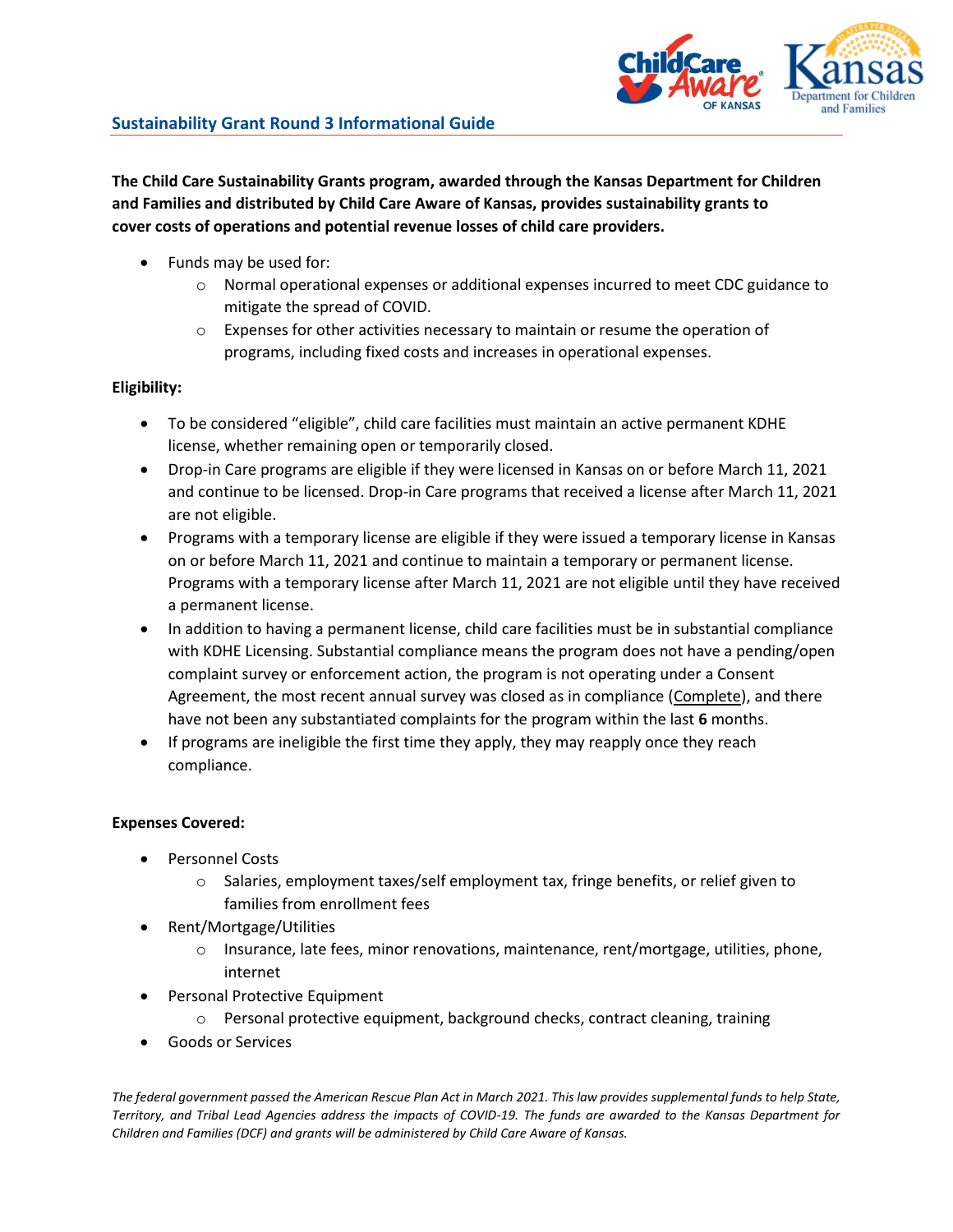

- $\circ$  Advertising, classroom supplies, cleaning and sanitation supplies, food, liability/accident insurance, licensing fees, mileage, office supplies, professional development
- Purchases of or updates to equipment and supplies
	- $\circ$  Equipment, health monitoring equipment, software, other equipment and updates
- Mental Health Supports
	- $\circ$  Infant and early childhood mental health consultation or mental health consultation for employees

# **Applications:**

- Applications will be accepted on a rolling basis starting March 1, through November 30, 2022. Programs may apply at *any time* during this time. Payments will begin the month following application submission date, and will be made on the last business day of each month.
- The application approval will ensure payment for the following month. For subsequent months, programs MUST complete the monthly tracking form, each month, **and** "OPT IN" for the next month's payment. If programs 'opt in,' that will trigger the next payment. If they 'opt out' or do not complete their monthly tracking form by the  $5<sup>th</sup>$  of the month, they will not get the payment that month.
- Applications can be accessed in either the WLS provider profile or via a paper version, printed in both Spanish and English.
	- $\circ$  The electronic application in the WLS profile is preferred. This is the quickest and most accurate form of submission. Multiple languages are available in this system if English is not your primary language.
	- $\circ$  Paper applications will be available by request in a printed or emailed version. Requests for paper copies need to be done by calling the office at (785) 823-3343 or emailing grants@ks.childcareaware.org.
- Applications must be received in our office between March 1 2022 and November 30, 2022 at 5 PM. Please take this into consideration when mailing or completing online.

## **Payment Information:**

Approved programs will begin receiving monthly payments the month after submission of an application.

Monthly payments will be figured due to program size in the following payment structures:

- Family/Group Child Care Homes: **\$1,800 per month (up to 9 months)**
- Other Child Care Programs (Child Care Centers, Preschools, Head Start, School Age Programs, and Drop-in Care):
	- o Licensed capacity 24 or less children: **\$3,600 per month (up to 9 months)**
	- o Licensed capacity between 25 to 99 children: **\$9,000 per month (up to 9 months)**
	- o Licensed capacity 100 + children: **\$18,000 per month (up to 9 months)**
- Remaining funds will be reevaluated by DCF and CCAKS, and there will be 5 additional payments for applicants who apply by November 30, 2022. Amounts will be determined later.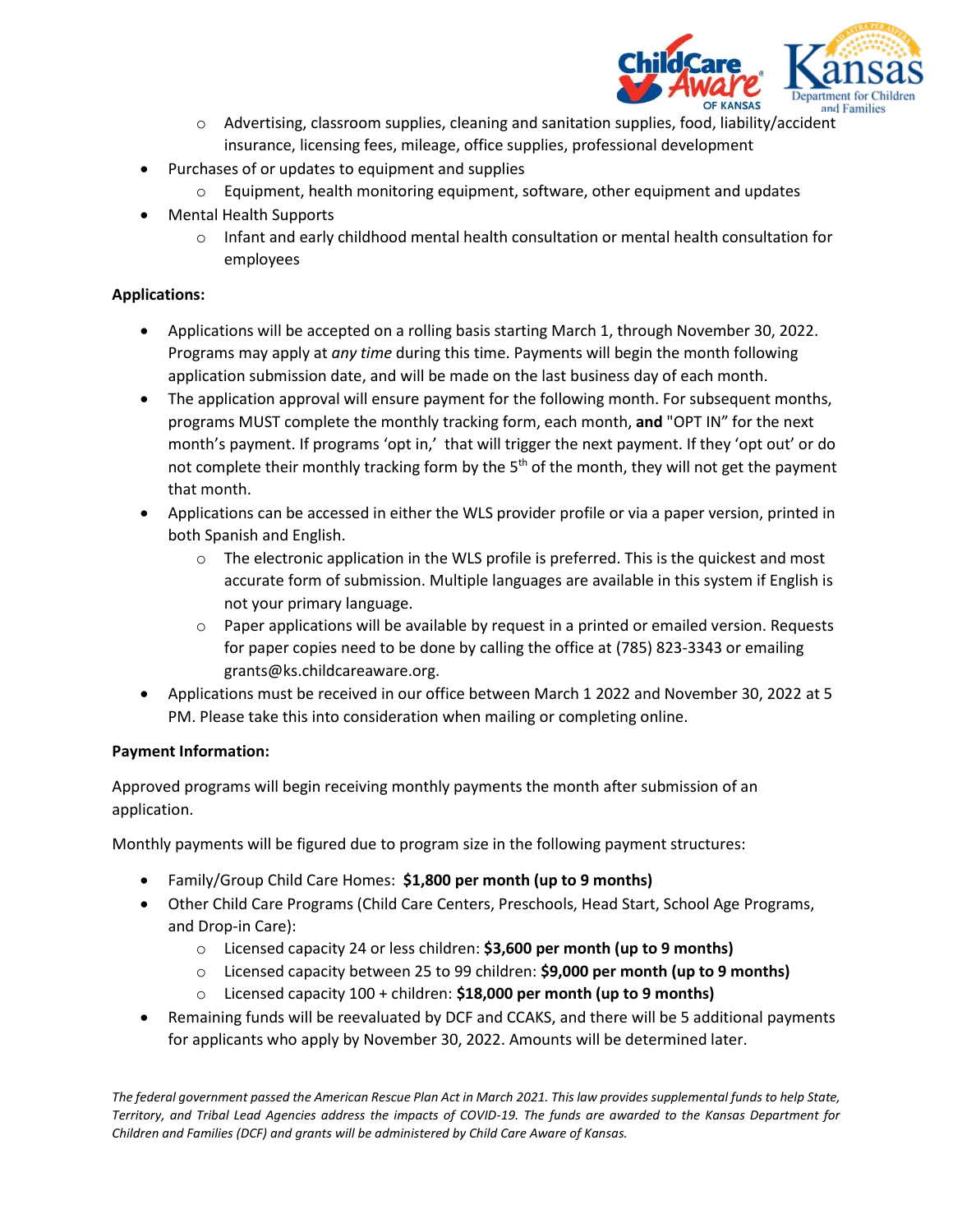

## **Expenses and Monthly Tracking Forms**

After receiving the first payment, programs must report expenses in the monthly tracking form by the 5<sup>th</sup> of each month. Also needing to be submitted in the monthly tracking form is the program's wish to 'opt in' or 'opt out' of the next payment. **This must be completed or the program will not receive payment that month.** 

- Reported expenses may range from March 12, 2020 to June 30, 2023. Programs must have documentation for these expenses that are reported, and they must be kept on file for 5 years.
- Monthly tracking forms must be submitted until all grant funds have been spent.
- Unspent funds must be returned to CCAKS by June 30, 2023.
- If programs are unable to log in and complete the monthly tracking form, please contact us by phone or email prior to the due date and we can help you complete over the phone.

# **Receipt Documentation**

- All receipts and supporting documentation must be maintained by the program for a period of 5 years.
- 2% of grant recipients will be *randomly selected* for an audit. If a program is selected, they will be notified and will need to provide documentation for all expenses reported by a specific date. If expenses are not reported, the program will need to provide CCAKS with a plan to expend those funds.
	- o Submitted receipts must include the following information:
		- Vendor
		- Date of purchase
		- Purchase amount
		- Item name and/or description
	- $\circ$  If receipts are not acceptable, a team member will work with the program to ensure they can submit the appropriate documentation.
- Receipts can be submitted online via the WLS provider profile, directly under the monthly tracking form.
- CCAKS will also accept receipts submitted through email at [grants@ks.childcareaware.org](mailto:grants@ks.childcareaware.org) if the program is unable to submit through their WLS profile.

## **Grant Navigators**

Grant Navigators will be available in your Region to assist with any grant or financial resource needs that programs may have. This may include but is not limited to:

- Assisting with completing the application
- Assisting with gathering documentation for expenses
- Assisting to find additional resources
- Other individualized assistance